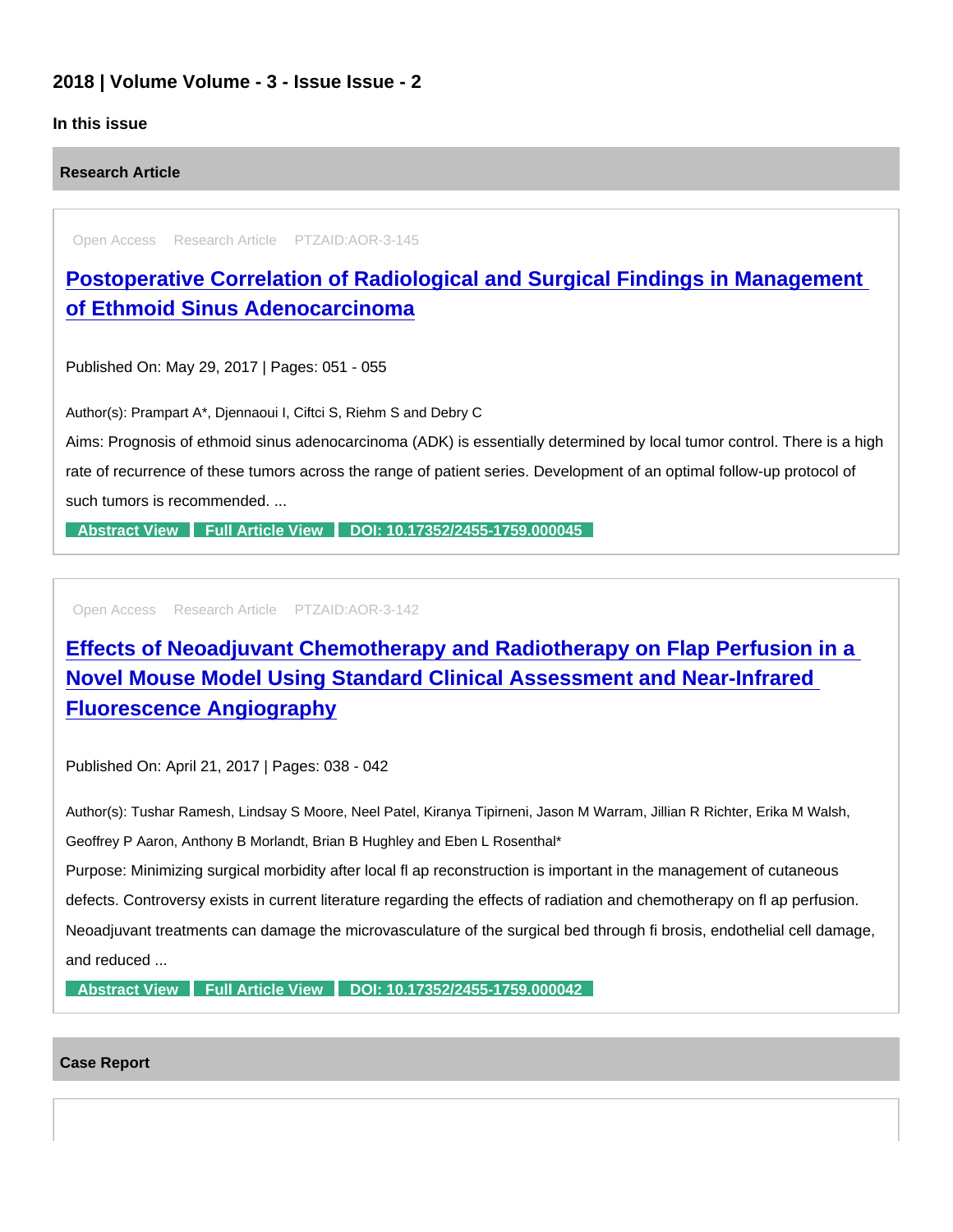Open Access Case Report PTZAID:AOR-3-146

## [Giant Cervico-Mediastinal Myxolipoma in a 6 Year Old Child](https://www.peertechzpublications.com/articles/giant-cervico-mediastinal-myxolipoma-in-a-6-year-old-child)

Published On: June 13, 2017 | Pages: 056 - 058

Author(s): Manish Gupta\*, Naiya Rao and Maitrayee Roy

Lipomas are benign mesenchymal tumors that may present anywhere on the body. However, myxolipoma, the

histological variant is rarely seen. We report a rare case of giant anterior cervico-mediastinal myxolipoma in a 6 year old child, with discussion over diagnostic and management strategies for same. ...

[Abstract View](https://www.peertechzpublications.com/abstracts/giant-cervico-mediastinal-myxolipoma-in-a-6-year-old-child) [Full Article View](https://www.peertechzpublications.com/articles/giant-cervico-mediastinal-myxolipoma-in-a-6-year-old-child) [DOI: 10.17352/2455-1759.000046](http://dx.doi.org/10.17352/2455-1759.000046)

Open Access Case Report PTZAID:AOR-3-144

## [First Branchial Cleft Anomalies: Managing Various Cervico-Facial Anomalies and](https://www.peertechzpublications.com/articles/first-branchial-cleft-anomalies-managing-various-cervico-facial-anomalies-and-otologic-malformations-at-a-large-canadian-referral-centre)  Otologic Malformations at a large Canadian Referral Centre

Published On: May 06, 2017 | Pages: 046 - 050

Author(s): Joshua Gurberg\*, John Paul Moxham, and Jeffrey P Ludemann

Background: Branchial cleft anomalies account for approximately 17% of pediatric neck masses and 30% of all congenital

neck lesions; of these, less than 1% involve the fi rst branchial cleft. We report several novel otologic malformations

encountered in children with fi rst branchial cleft anomalies; as well as our surgical techniques and outcomes. ...

[Abstract View](https://www.peertechzpublications.com/abstracts/first-branchial-cleft-anomalies-managing-various-cervico-facial-anomalies-and-otologic-malformations-at-a-large-canadian-referral-centre) [Full Article View](https://www.peertechzpublications.com/articles/first-branchial-cleft-anomalies-managing-various-cervico-facial-anomalies-and-otologic-malformations-at-a-large-canadian-referral-centre) [DOI: 10.17352/2455-1759.000044](http://dx.doi.org/10.17352/2455-1759.000044)

Open Access Case Report PTZAID:AOR-3-143

## [A New Approach for Resection of Giant Sublingual Epidermoid Cyst](https://www.peertechzpublications.com/articles/a-new-approach-for-resection-of-giant-sublingual-epidermoid-cyst)

Published On: April 25, 2017 | Pages: 043 - 045

Author(s): Fatih Oghan\*, Muhammet Fatih Topuz and Onur Erdogan

Objective: Epidermoid cyst is a cystic malformation which is most common in second and third decades, quite rare in oral cavity, which can be congenital or acquired and does not include skin tags. In this case report, we defi ned a giant epidermoid cyst which is located in mouth fl oor involving oral and submental regions, mimicking "plunging ranula" and discussed it ...

[Abstract View](https://www.peertechzpublications.com/abstracts/a-new-approach-for-resection-of-giant-sublingual-epidermoid-cyst) [Full Article View](https://www.peertechzpublications.com/articles/a-new-approach-for-resection-of-giant-sublingual-epidermoid-cyst) [DOI: 10.17352/2455-1759.000043](http://dx.doi.org/10.17352/2455-1759.000043)